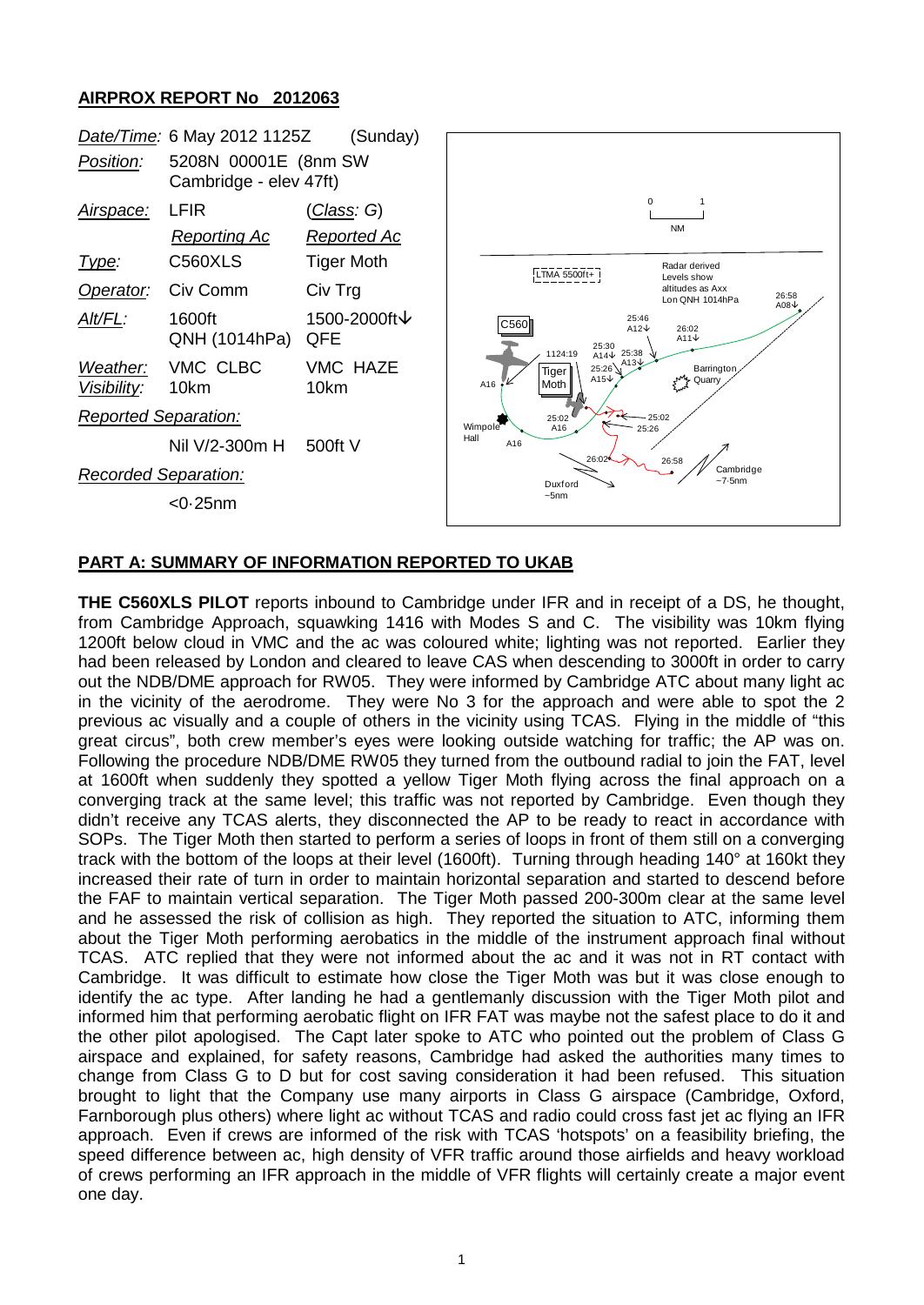**THE TIGER MOTH PILOT** reports flying a dual training sortie from Duxford, VFR and not in receipt of an ATS; no transponder was fitted. The visibility was 10km in haze in VMC and the ac was coloured yellow. Returning to Duxford from just S of Wimpole Hall [9nm SW Cambridge] he was out of sight of Cambridge owing to haze. Just about 2-3nm SW of Barrington Quarry [on C/L RW05] descending from 2000ft heading 115° towards Duxford after looking out he elected to demonstrate a loop. While upside down at the top of the loop heading 295° at 40-45kt he saw a fast-moving twin engine ac, which had obviously approached from behind, passing probably >500ft below in the opposite direction, presumably on a long straight-in approach for Cambridge RW05. He assessed there was no risk of collision. After landing he was asked to ring Cambridge ATC and he spoke to the other pilot who stated that he had seen his Tiger Moth in good time and made a slight adjustment to track and that he would not be filing an Airprox. Hence he had not made a record of heights/times/headings at the time and he then went away on holiday, which delayed him replying when requested to complete a report form. He went on to comment that normally he would not be in RT contact with Cambridge owing to the difficulty of communication from an open cockpit while also talking to his student. He suggested that, particularly at weekends, Cambridge should advise Duxford by landline of any inbound commercial traffic likely to make a straight-in approach for RW05, with approximate timings, so that Duxford can advise his company pilots of this before take-off. Also, ac making a straight-in approach to Cambridge from the W and not under radar control could be held higher (>3000ft) until closer to Cambridge to avoid VFR non-radio traffic operating in the 500-2000ft band to the W.

**THE CAMBRIDGE APPROACH SUPERVISOR** reports acting as the OJTI for an ADC trainee and was in a position to observe/monitor the APP. The C560 proceeded beacon outbound for a procedural NDB approach for RW05. At 1125 whilst outbound the C560 crew observed a yellow Tiger Moth flying aeros and asked whether ATC were aware of the ac, which they were not. When in the base turn onto final at 1600ft the Tiger Moth converged with the C560 whilst inverted. He believed the miss distance was minimal. From the ATM he saw the C560 turn slightly to avoid. The Tiger Moth did not appear to be squawking. After searching they acquired the Tiger Moth visually from the VCR and eventually it was traced to Duxford. The C560 pilot visited the Tower and ATC arranged for the Capt to speak to the Tiger Moth pilot.

**ATSI** reports that an Airprox was reported by the pilot of a Citation C560XLS (C560) when it came into proximity with a Tiger Moth 8nm SW of Cambridge Airport at approximately 1600ft amsl.

The C560 was under IFR, inbound Cambridge from Cork and was in receipt of a PS from Cambridge Approach on 123·6MHz.

The Tiger Moth was operating VFR on a training flight and was not in receipt of an air traffic service. The Tiger Moth was not transponding Mode A or C.

The Cambridge Approach controller was providing a PS, without the aid of surveillance equipment. Cambridge Airport and its surrounding airspace (from beneath altitude 5500ft) is Class G.

The NDB DME approach for RW05 at Cambridge requires ac to proceed outbound from NDB(L) CAM on QDR 241° (Cat A B) or 246° (Cat C D) descending to not below 1600ft (1565). At I-CMG D8.5 turn L to intercept the FAT not below 1600ft (1565) at I-CMG D5.5. FAT is offset 1.5° R of RW C/L.

ATSI had access to: the reports of both pilots, form SRG1602 from Cambridge ATC, transcription of Cambridge frequency 123·6MHz, recording of Duxford Information frequency 125·9MHz and recorded area surveillance.

Meteorological information for Cambridge was: METAR EGSC 061120Z 06004KT 350V140 9999 SCT028 09/02 Q1014=.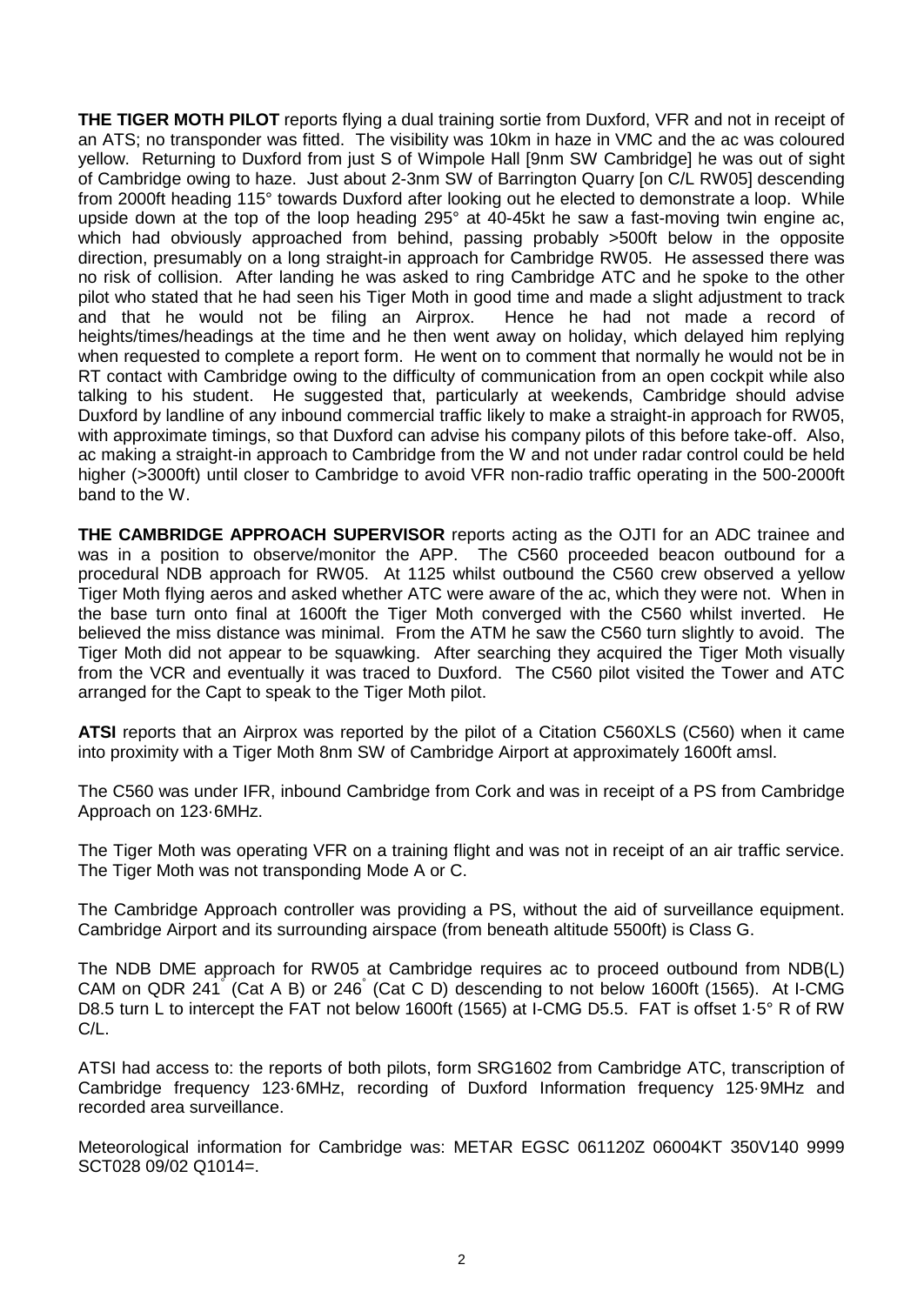The Tiger Moth departed Duxford at 1106 (UTC). The C560 flight called Cambridge Approach at 1116:10. The ac was descending through 6000ft for altitude 3000ft and was 5nm S of Cambridge inbound to the CAM NDB. The Cambridge Approach controller responded *"…procedural service non radar cleared to the Charlie Alpha Mike at altitude three thousand feet Q N H one zero one four no delay expected".* The C560 crew read back *"Three thousand feet Cambridge er N D B call you er call you ou out outbound er and we have Papa ???? ???? Q N H one zero one four".* The C560 flight was then cleared for, "…*the N D B approach runway zero five,*" and instructed to report outbound.

The C560 passed overhead the CAM at 1117:32. The controller then requested a level report from the C560. The pilot reported passing 3600ft. At 1118:10 the controller instructed the C560 flight, "…*descend with the procedure report base turn complete*."

The C560 then manoeuvred to the NE, maintaining altitude 3000ft, before calling beacon outbound and descending to altitude 1600ft at 1120:30. Surveillance replay shows the C560 pass O/H the CAM in a SW'ly direction at 1121:07 with Mode S SFL indicating 1600ft.

At 1121:07 the Tiger Moth was 9·5nm WSW of Cambridge airport. The Tiger Moth appeared on the surveillance replay as a primary position indication symbol only.

At 1122:40 the controller requested a level report from the C560 and the pilot reported at 1600ft. The Tiger Moth, having flown on a SE'ly track, was now in the C560's 12 o'clock position crossing R to L at a range of 3·7nm. The Tiger Moth's position was approximately 8·5nm from the CAM NDB.

As the C560 levelled at altitude 1600ft 5·7nm outbound, the pilot requested his number in the sequence for final approach. At 1123:10 the controller replied, "…*there's two aircraft in the right hand circuit runway zero five at the moment I believe you're number three in traffic.*" This was acknowledged by the C560 pilot. At this time the Tiger Moth was in the C560's 12 o'clock at 3nm.

At 1124:20 the C560 reported, *"Er we are turning on we're on base turning final and er we have traffic in sight er three hundred feet above us (C560 c/s).*" Additionally, the pilot also reported it as, "…*little yellow airplane*". The C560 was halfway through the base turn: the Tiger Moth was in its 10 o'clock position range 1·7nm tracking SE'ly. The controller informed the C560 pilot that that traffic was not known to ATC.

The C560 pilot then expressed his concern that the C560 was catching the Tiger Moth from underneath and that he, the C560 pilot, hoped the Tiger Moth pilot could hear him. The C560 was completing its base turn and the lateral distance between the 2 ac was decreasing.

At 1125:00 the C560 pilot reported that the Tiger Moth was doing "acrobatics" in front of the C560. The relative positions of the 2 ac are shown in Figure 1 below, with the C560 transponding SSR code 1416.

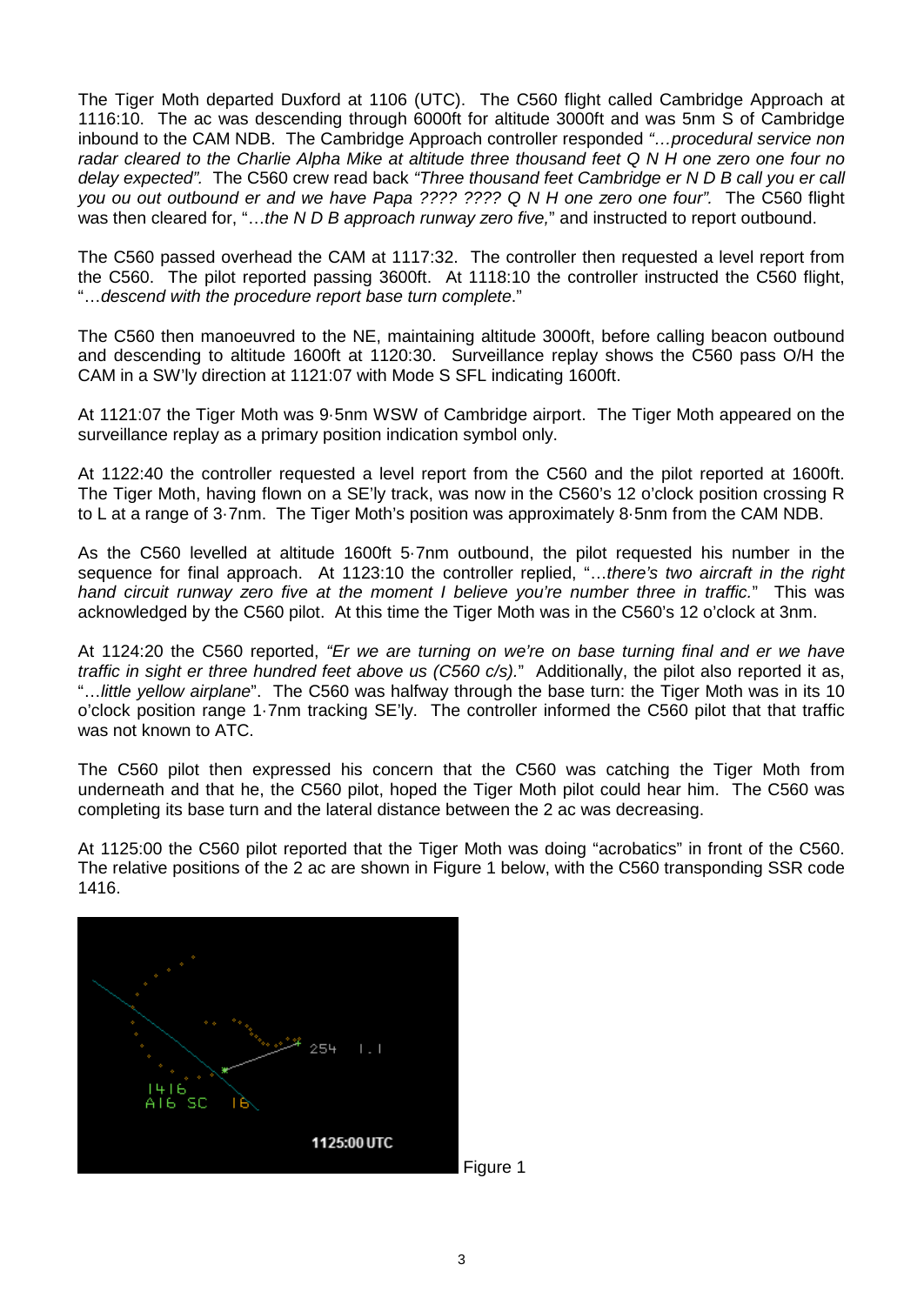The Tiger Moth's manoeuvres were such that its position could not be resolved by the available surveillance equipment and it disappeared from the surveillance replay at 1125:02. At 1125:20 the C560 pilot reported that the acrobatic manoeuvres and very close position of the Tiger Moth were not very safe.

[UKAB Note (1) The C560 continues on a NE'ly track and commences descent at 1125:26 as the Tiger Moth's primary only track reappears 0·75nm to its SSW tracking SW'ly. The CPA occurs during the Tiger Moth's radar fade period but taking into account the relative speeds it is estimated the ac passed within 0·25nm of each other. The Tiger Moth's primary radar return exhibits severe track jitter; however, it is seen to track generally SE towards Duxford before fading completely at 1126:58 with 4nm to run.]

After eventually visually acquiring the Tiger Moth from the Tower, the controller offered to make enquiries as to its identity.

Between 1125:20 and 1127:00 the surveillance replay showed that the C560 manoeuvred 0·5nm to the L of the FAT before re-establishing on final at 4nm.

The Tiger Moth flight called Duxford Information at 1131 as it rejoined the aerodrome traffic pattern.

The Cambridge Approach controller believed that, and informed the C560 pilot that, the C560 was No 3 in traffic following 2 other known ac operating in the aerodrome traffic pattern. The controller was unaware of the presence of the Tiger Moth.

The C560 pilot may have believed that, prior to the Tiger Moth's manoeuvring, the C560 was following the Tiger Moth in the traffic pattern. The Tiger Moth was flying L to R across the procedural FAT for RW05 at Cambridge. When the C560 pilot realised that the Tiger Moth was not in the traffic pattern, action was taken to manoeuvre the C560 such that it avoided the Tiger Moth.

The final approach for Cambridge RW05 is entirely within Class G uncontrolled airspace where collision avoidance rests ultimately with the pilot of the ac. Under a PS pilots can only expect that a controller may pass TI on ac known to the controller. There was no requirement for the Tiger Moth to be in contact with an ATSU.

The Airprox occurred 8nm SW of Cambridge Airport at approximately 1600ft amsl in Class G uncontrolled airspace when a C560 inbound to Cambridge on the NDB(L) DME RW05 procedure came into proximity with a Tiger Moth, which was unknown to Cambridge ATC.

As the Tiger Moth flew across the procedural FAT for Cambridge RW05, the C560 pilot manoeuvred the ac to avoid the Tiger Moth before re-establishing on final to land.

## **PART B: SUMMARY OF THE BOARD'S DISCUSSIONS**

Information available included reports from the pilots of both ac, transcripts of the relevant RT frequencies, radar video recordings, reports from the air traffic controllers involved and reports from the appropriate ATC authorities.

With this incident occurring in Class G airspace, the pilots of both ac were responsible for maintaining their own separation from other traffic through see and avoid. It was noted that the C560 crew, in their CA1094, reported being in receipt of a DS whereas the Cambridge controller had informed the crew that they were under a "PS, non-radar" in response to their initial call. The level of service was not read back but from the crew's written report, it was clear they were aware of their responsibilities and the need to maintain a good lookout. However, the C560's ETA was within the promulgated hours of 'Radar' being available, and Members were concerned that the flight was not afforded a radar service to assist the crew's SA with respect to unknown traffic. Clearly if Radar is not available, the outage should be NOTAM'd to that effect or the AIP entry should be changed to